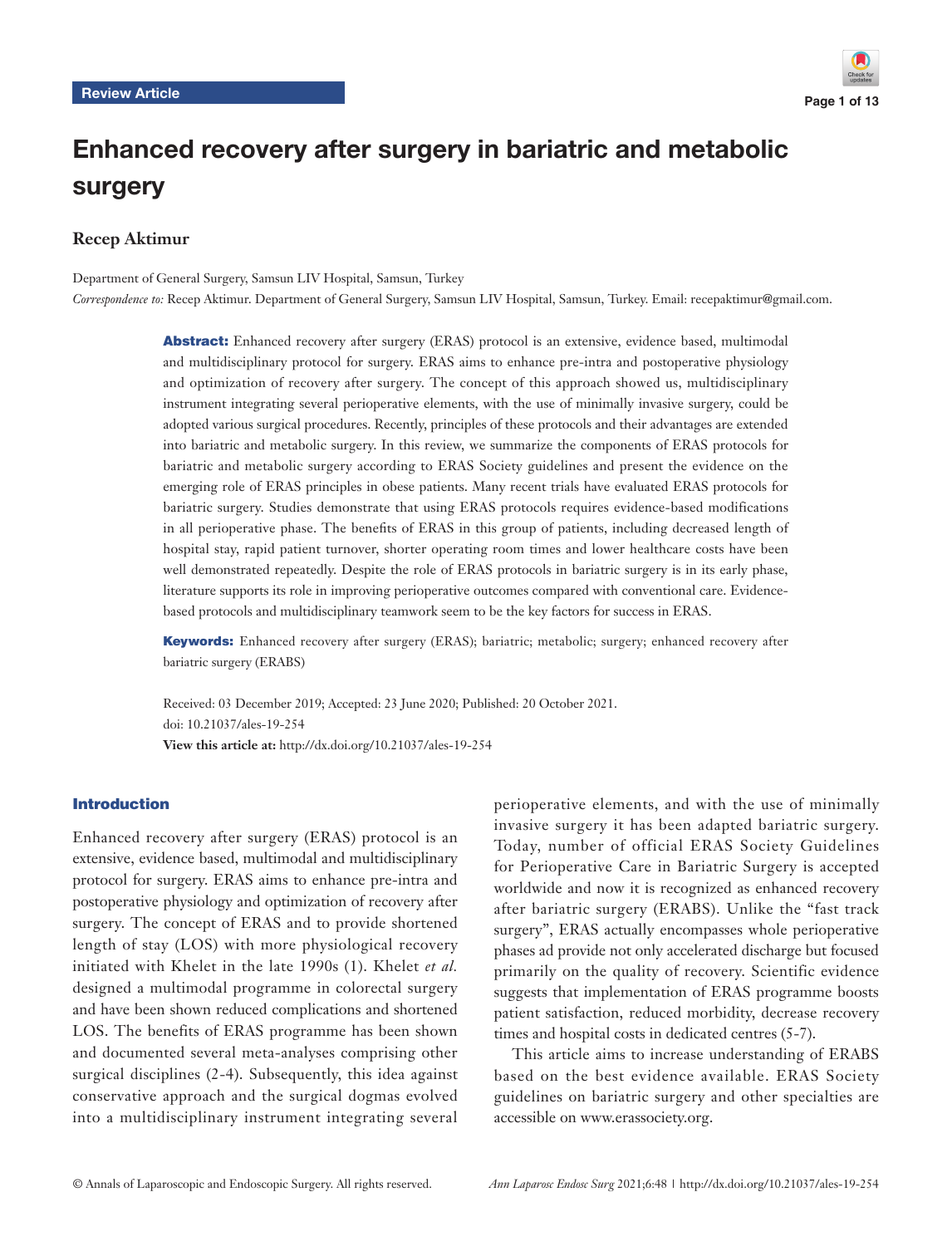**Table 1** ERAS recommendation for preperative care in bariatric surgery

| Element                                                      | Recommendation                                                                                                                                                                                                                                                                                                                                                                                                                                                                                  | Level of evidence                                              | Recommendation<br>grade |  |
|--------------------------------------------------------------|-------------------------------------------------------------------------------------------------------------------------------------------------------------------------------------------------------------------------------------------------------------------------------------------------------------------------------------------------------------------------------------------------------------------------------------------------------------------------------------------------|----------------------------------------------------------------|-------------------------|--|
| Preoperative<br>information,<br>education and<br>counselling | Patients should receive preoperative counselling                                                                                                                                                                                                                                                                                                                                                                                                                                                | Moderate                                                       | Strong                  |  |
| Prehabilitation and<br>exercise                              | Although prehabilitation may improve functional recovery,<br>there are insufficient data in the literature to recommend<br>prehabilitation before bariatric surgery for the reduction of<br>complications or length of stay                                                                                                                                                                                                                                                                     | Low                                                            | Weak                    |  |
| cessation                                                    | Smoking and alcohol Tobacco smoking should be stopped at least 4 weeks<br>before surgery. For patients with a history of alcohol abuse,<br>abstinence should be strictly adhered to for at least 2 years.<br>Moreover, the risk of relapse (or new onset in patients<br>without earlier abuse) after gastric bypass should be<br>acknowledged.                                                                                                                                                  | Smoking: high                                                  | Strong                  |  |
|                                                              |                                                                                                                                                                                                                                                                                                                                                                                                                                                                                                 | Alcohol: low (only one high-quality<br>RCT)                    |                         |  |
| Preoperative weight                                          | Preoperative weight loss should be recommended prior to<br>bariatric surgery Patients on glucose-lowering drugs should<br>be aware of the risk of hypoglycaemia                                                                                                                                                                                                                                                                                                                                 | Postoperative complications: high Strong                       |                         |  |
| loss                                                         |                                                                                                                                                                                                                                                                                                                                                                                                                                                                                                 | Postoperative weight loss: low<br>(inconsistency, low quality) |                         |  |
| Glucocorticoids                                              | Eight mg dexamethasone should be administered i.v.,<br>preferably 90 min prior to induction of anaesthesia for<br>reduction of PONV as well as inflammatory response                                                                                                                                                                                                                                                                                                                            | Low (no RCTs in bariatric surgery)                             | Strong                  |  |
| Preoperative fasting                                         | Obese patients may have clear fluids up to 2 h and solids<br>up to 6 h prior to induction of anaesthesia. Further data are<br>necessary in diabetic patients with autonomic neuropathy<br>due to potential risk of aspiration.                                                                                                                                                                                                                                                                  | Non-diabetic obese patients: high                              | Strong                  |  |
|                                                              |                                                                                                                                                                                                                                                                                                                                                                                                                                                                                                 | Diabetic patients without<br>autonomic neuropathy: moderate    | Weak                    |  |
|                                                              |                                                                                                                                                                                                                                                                                                                                                                                                                                                                                                 | Diabetic patients with autonomic<br>neuropathy: low            | Weak                    |  |
|                                                              | Carbohydrate loading While preoperative oral carbohydrate conditioning in patients Shortened preoperative fasting<br>undergoing major abdominal elective surgery has been<br>associated with metabolic and clinical benefits, further data<br>are required in morbidly obese patients. Similarly, further<br>data are needed on preoperative carbohydrate conditioning<br>in patients with gastrooesophageal reflux who may be at<br>increased risk of aspiration during anaesthetic induction. | (non-diabetic obese patients): low                             | Strong                  |  |
|                                                              |                                                                                                                                                                                                                                                                                                                                                                                                                                                                                                 | Diabetic patients without<br>autonomic neuropathy: moderate    |                         |  |
|                                                              |                                                                                                                                                                                                                                                                                                                                                                                                                                                                                                 | Diabetic patients with autonomic<br>neuropathy: low            |                         |  |
|                                                              |                                                                                                                                                                                                                                                                                                                                                                                                                                                                                                 | Preoperative carbohydrate loading<br>in obese patients: low    |                         |  |

# Evidence based recommendations from Bariatric ERAS guideline (8)

confirmed results were in minority (11).

#### *Preoperative interventions (Table 1)*

**Preoperative information, education and counselling** Althought, preoperative information has been found to decrease anxiety and increase compliance to postoperative planned course, recovery, LOS and outcomes there is little evidence (9,10). A systematic review identified the impact of preoperative information on surgical outcomes but

### **Prehabilitation and exercise**

Despite all of the logical basis of prehabilitation and exercise before surgery, the evidence is sparse and the generalisation of current studies to bariatric and metabolic surgery patients is questionable. In an analysis of recent systematic review, eight RCTs assessing the impact of preoperative exercise on cardiovascular and respiratory function and recovery after surgery was concluded that the evidence which shows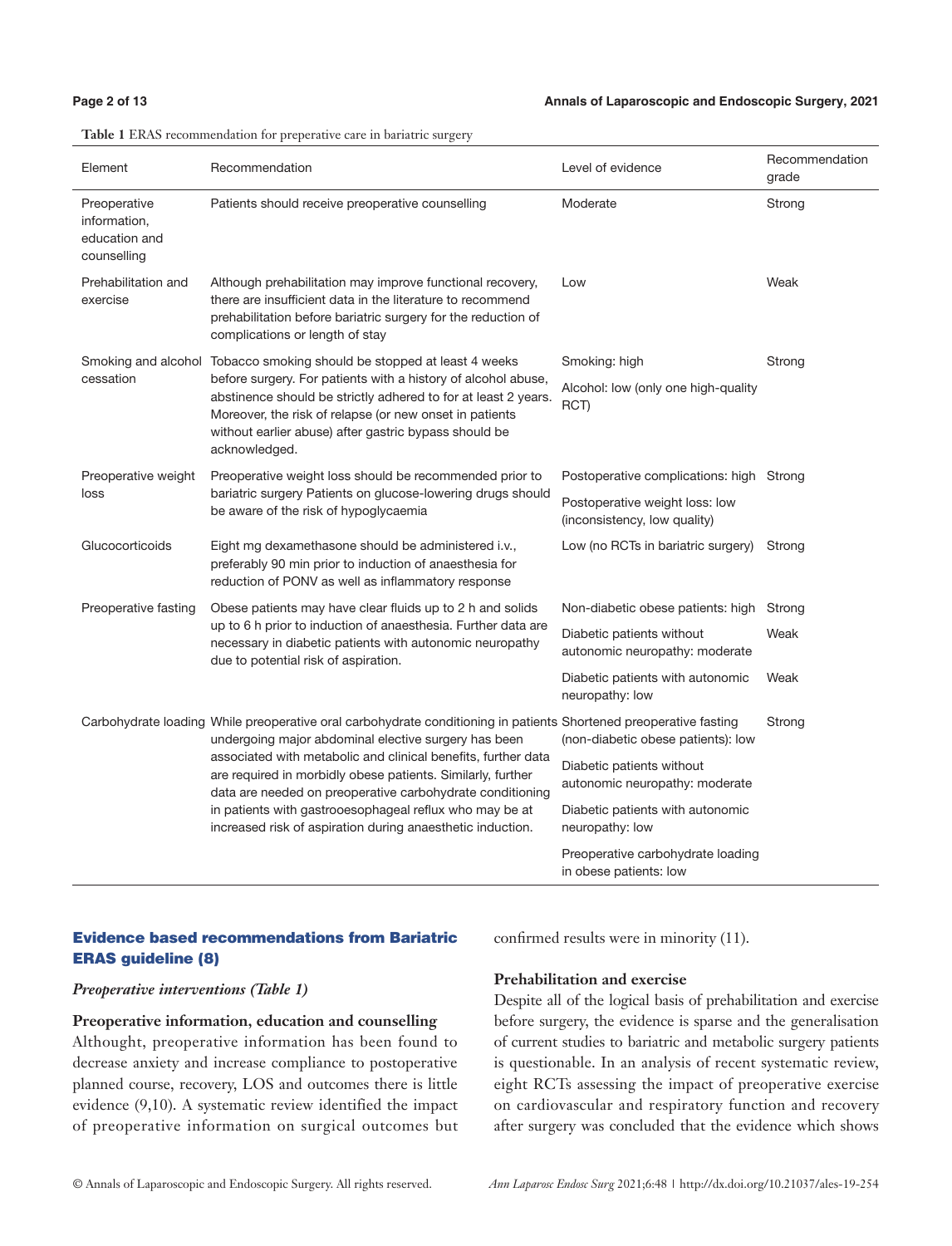physiological improvement with prehabilitation was limited [\(12](file:///D:/1-%e8%bf%9e%e7%89%88/ATM-%e5%8d%8a%e6%9c%88%e5%88%8a/%e2%80%9cATM-V8N13%20(Jul%202020)%e2%80%9d%e6%96%87%e4%bb%b6%e5%a4%b9/l )).

#### **Smoking and alcohol cessation**

Tobacco smoking increases morbidity and mortality after surgery with decreased tissue oxygenation, pulmonary complication and thromboembolism (13). Marked reduction in postoperative complications with smoking cessation has been shown, also at least 4 weeks of smoking cessation was found to be more effective (13,14).

Daily intake of 36 g ethanol or more has been found to increase postoperative complications (15). Retrospectively studied wide population of patients who undergoing elective (including bariatric) surgery shown that, consumption of >24 gr ethanol per day within 2 weeks of surgery was an independent factor for development of pneumonia, sepsis, wound infection and hospital stay (15). Alcohol cessation of at least 4 weeks before surgery is recommended current ERAS guidelines for colorectal surgery.

### **Preoperative weight loss**

Preoperative weight loss is found to reduce liver volume by 16–20%, surgeon's perceived complexity of the procedure and postoperative complications (16,17). The positive effect of preoperative weight loss on postoperative complications has not been confirmed in diabetic patients. On the other hand, it was shown that, weight loss prior to surgery is the only positively associated factor for postoperative weight loss (16,18).

#### **Glucocorticoids**

Anti-inflammatory effects of glucocorticoids have long been used in a variety of elective surgery to decrease surgical stress, postoperative nausea and vomiting (PONV) (19,20). Althought it was not found to be associated with overall complication rate and the safety of anastomosis in colorectal surgery, they were shown to reduce complication rates and LOS in a recent meta-analysis (21). To achieve effect on PONV, >2.5–5 mg dexamethasone must be given 90 minutes before anaesthesia induction (22). Meta analyses show that, a single dose glucocorticoids usage has no adverse effect, but due to the hyperglycaemia effect of glucocorticoids and associated increase on postoperative infective complications, blood glucose should be monitored preoperatively (21,23). In bariatric surgery patients, one retrospective study has shown that, to achieve a successful discharge within 24 hours, a steroid bolus was useful (24).

# **Preoperative fasting**

Opposite to the surgical dogmas, in a recent study on

bariatric patients who included a program which was consist of drinking 300 mL of clear fluid 2 hours before anaesthesia induction, no differences was found in residual gastric fluid volume (RGFV) and gastric pH compared with nil-per-os (25-27). Similar findings were found in diabetic bariatric patients (with/without autonomic neuropathy) (28). Now, clear fluids and solids intake 2 and 6 hours before the surgery is recommended in anaesthesia guidelines in healthy and obese patients (29,30).

#### **Carbohydrate loading**

Preoperative carbohydrate loading with iso-osmolar beverages ingested 2–3 hours before anaesthesia induction, decreased postoperative insulin resistance, regulated postoperative nitrogen and protein balance and LOS (31-33). In patients with type II diabetes (mean BMI 28.6 kg/m<sup>2</sup>), gastric emptying times with preoperative carbohydrate loading were similar like healthy subjects (34). In bariatric patients preoperative carbohydrate loading has not showed an association with an increase in aspiration-related outcomes, and in a RCT (laparoscopic sleeve gastrectomy) no differences was found between the groups (35,36).

#### *Intraoperative interventions (Table 2)*

#### **Perioperative fluid management**

Sharp and correct assessment of volume status and therefore perioperative fluid management in morbidly obese patients are challenging. Because, they have physiological differences, comorbidities, poly-pharmacy, preoperative diets-driven deficits (37). Notedly, while obese patients have increased total blood volume, volume/weight rate is reduced when compared with non-obese patients (50 mL/kg compared with 75 mL/kg) (38). Despite decreased rate of rhabdomyolysis (RML) with laparoscopy (2%) than laparotomy (5–77%), predisposing factors like >4 hours operation time and intraoperative hypotension must be avoided (39,40).

Althougt, in bariatric patients, "liberal" fluid regimens (40 mL/kg, found to be associated with reduced RML, PONV, postoperative acute renal failure and LOS) is supported in non-randomised studies, more conservative approach (15 mL/kg) reported no differences in terms of postoperative RML [\(41-44\)](file:///D:/1-%e8%bf%9e%e7%89%88/ATM-%e5%8d%8a%e6%9c%88%e5%88%8a/%e2%80%9cATM-V8N13%20(Jul%202020)%e2%80%9d%e6%96%87%e4%bb%b6%e5%a4%b9/l ).

#### **PONV**

Recent guidelines recommend a multimodal approach include Propofol for anaesthesia induction and maintenance,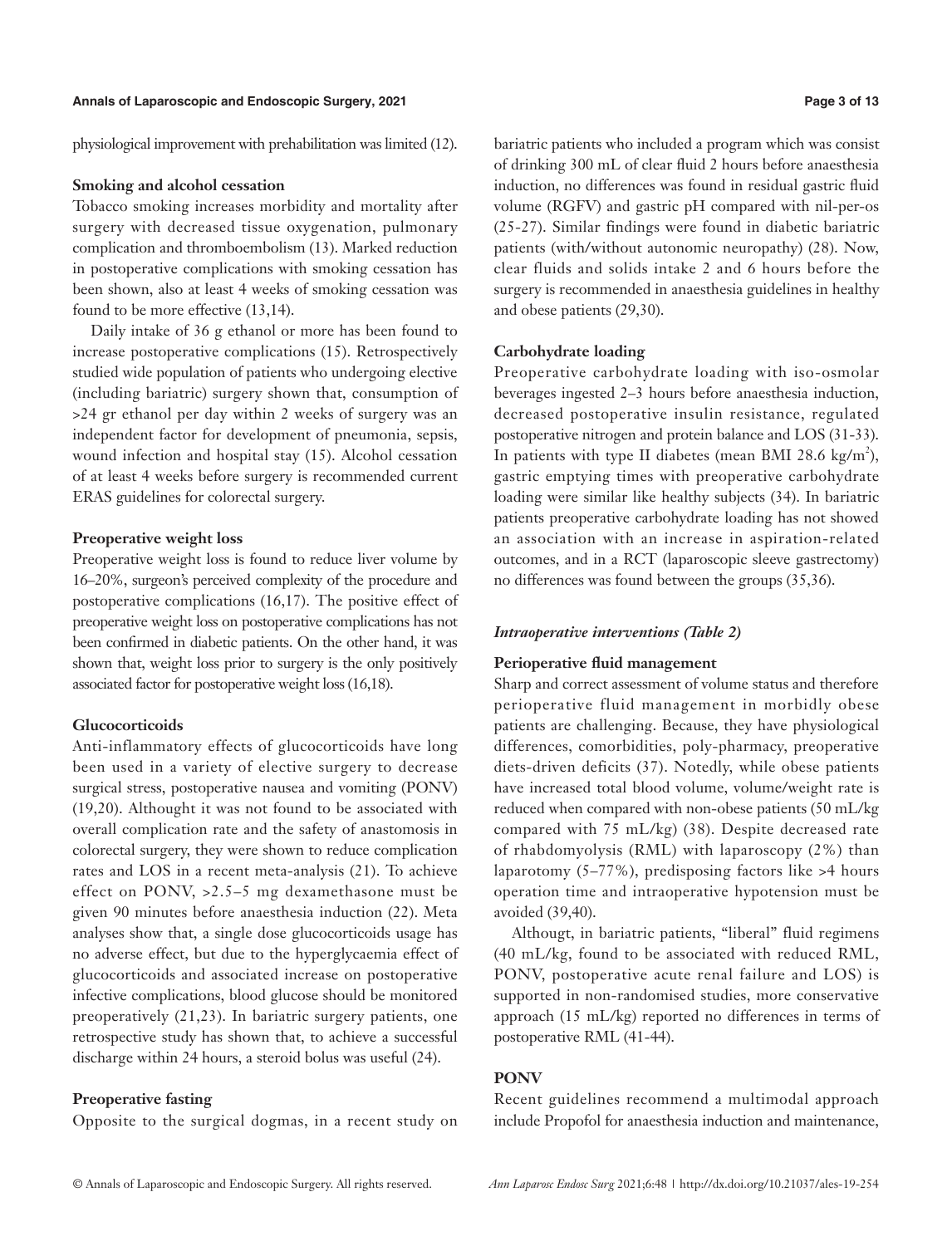### **Page 4 of 13 Annals of Laparoscopic and Endoscopic Surgery, 2021**

| Element                              | Recommendation                                                                                                                                                                                                                                                                                                                                                                                                                | Level of evidence                                             | Recommendation<br>grade               |
|--------------------------------------|-------------------------------------------------------------------------------------------------------------------------------------------------------------------------------------------------------------------------------------------------------------------------------------------------------------------------------------------------------------------------------------------------------------------------------|---------------------------------------------------------------|---------------------------------------|
| Perioperative fluid<br>management    | Excessive intraoperative fluids are not needed to<br>prevent rhabdomyolysis and maintain urine output.<br>Functional parameters, such as stroke volume<br>variation facilitate goal-directed fluid therapy and<br>avoid intraoperative hypotension and excessive fluid<br>administration. Postoperative fluid infusions should be<br>discontinued as soon as practicable with preference<br>given to use of the enteral route | Maintenance as opposed to liberal<br>fluid regimens: moderate | Maintenance fluid<br>regimens: strong |
|                                      |                                                                                                                                                                                                                                                                                                                                                                                                                               | Reduce stress response: moderate                              |                                       |
|                                      |                                                                                                                                                                                                                                                                                                                                                                                                                               | Open surgery: high                                            |                                       |
|                                      |                                                                                                                                                                                                                                                                                                                                                                                                                               | Laparoscopic surgery: moderate                                |                                       |
| <b>PONV</b>                          | A multimodal approach to PONV prophylaxis should<br>be adopted in all patients                                                                                                                                                                                                                                                                                                                                                | Low                                                           | Strong                                |
| Standardised anaesthetic<br>protocol | The current evidence does not allow recommendation Low<br>of specific anaesthetic agents or techniques                                                                                                                                                                                                                                                                                                                        |                                                               | Weak                                  |
| Airway management                    | Anaesthetists should be aware of the specific<br>difficulties in managing bariatric airway                                                                                                                                                                                                                                                                                                                                    | Moderate                                                      | Strong                                |
|                                      | Tracheal intubation remains the reference for airway<br>management                                                                                                                                                                                                                                                                                                                                                            | Moderate                                                      | Strong                                |
| Ventilation strategies               | Lung protective ventilation should be adopted for<br>elective bariatric surgery                                                                                                                                                                                                                                                                                                                                               | Moderate                                                      | Strong                                |
|                                      | Patient positioning in an anti-Trendelenburg, flexed<br>hip, anti- or beach chair positioning, particularly in the<br>absence of pneumoperitoneum improves pulmonary<br>mechanics and gas exchange                                                                                                                                                                                                                            | Low                                                           | Weak                                  |
| Neuromuscular block                  | Deep neuromuscular block improves surgical<br>performance                                                                                                                                                                                                                                                                                                                                                                     | Low                                                           | Weak                                  |
|                                      | Ensuring full reversal of neuromuscular blockade<br>improves patient recovery                                                                                                                                                                                                                                                                                                                                                 | Moderate                                                      | Strong                                |
|                                      | Objective qualitative monitoring of neuromuscular<br>blockade improves patient recovery                                                                                                                                                                                                                                                                                                                                       | Moderate                                                      | Strong                                |
| Monitoring of anaesthetic<br>depth   | BIS monitoring of anaesthetic depth should be<br>considered where ETAG monitoring is not employed                                                                                                                                                                                                                                                                                                                             | High                                                          | Strong                                |
| Laparoscopy                          | Laparoscopic surgery for bariatric surgery is<br>recommended whenever expertise is available                                                                                                                                                                                                                                                                                                                                  | High                                                          | Strong                                |
| Nasogastric tube                     | Routine use of nasogastric tube is not recommended Low<br>postoperatively                                                                                                                                                                                                                                                                                                                                                     |                                                               | Strong                                |
| Abdominal drainage                   | There is insufficient evidence to recommend routine<br>use of abdominal drainage                                                                                                                                                                                                                                                                                                                                              | Low                                                           | Weak                                  |

#### **Table 2** ERAS recommendation for intraperative care in bariatric surgery

minimalisation of volatile anaesthetics, avoidance of intrapostoperative opioids and avoidance of fluid overload (45). In a randomised trial assessing laparoscopic sleeve gastrectomy patients, a triple combination of haloperidol, dexamethazone and ondansetron found to demonstrate better than a single or double combination of them (46).

# **Anaesthetic maintenance**

In other specialties, usage of short-acting agents and opioid avoidance within a ERAS programme appears to decrease cost, complications and LOS. In bariatric surgery, there are no verified evidence and recommendations about anaesthetic regimen (47).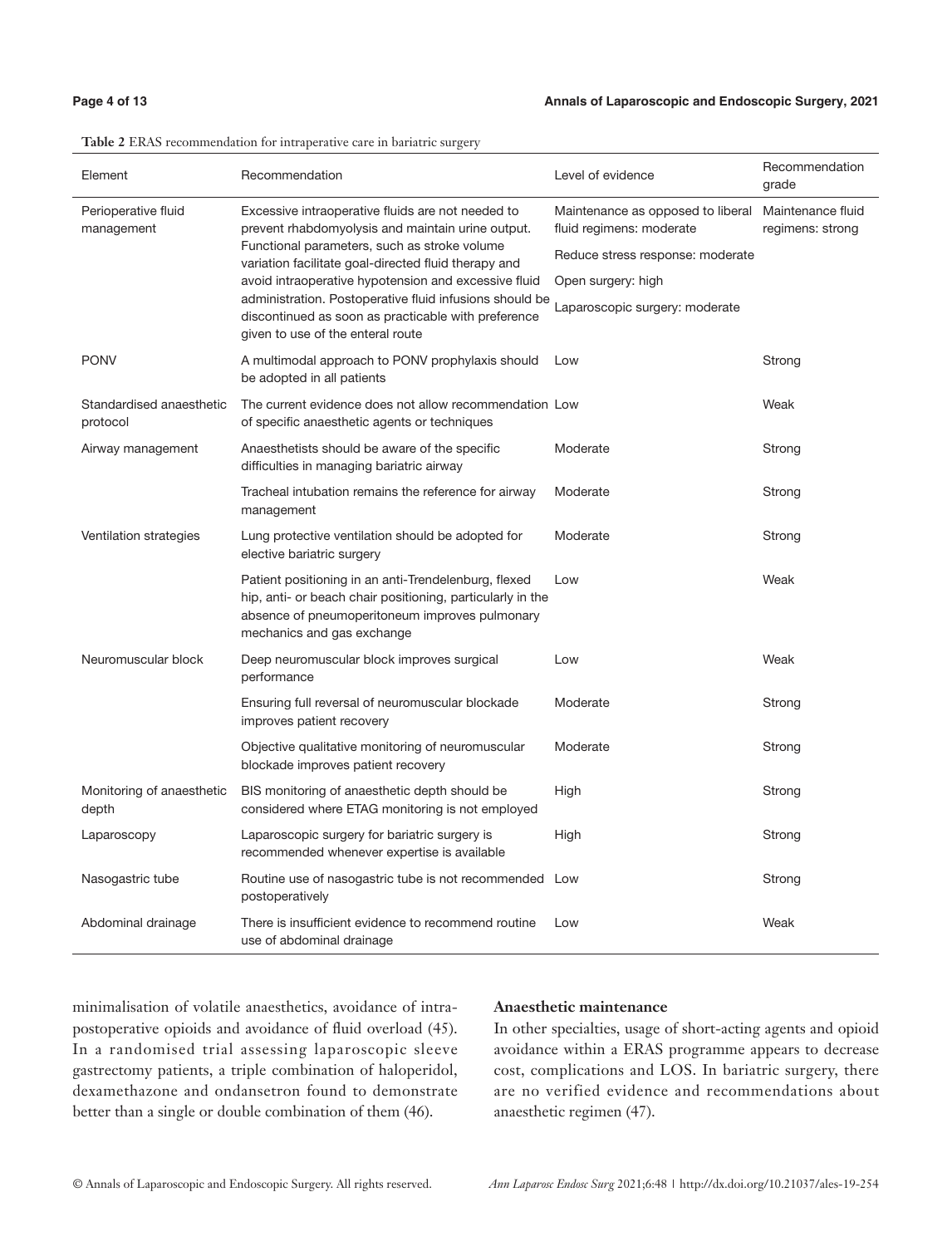### **Airway management**

Correct sizing endotracheal intubation is especially important in obese patients.

# **Ventilation strategies**

In a systematic review on ventilation strategies in obese patients has not been demonstrate any superiority on ventilation modes, volume control or pressure control (48). On the other hand, lung protective ventilation (LPV) strategies were found to be associated with important reduction in complication rates (49).

Althougt, the "beach chair" and "leg flexion" positions have been shown to be better from straight, supine position regardless of Trendelenburg angle in the absence of the intraoperative pneumoperitoneum they are not confirmed in laparoscopic surgery of obese patients (50).

# **Neuromuscular blockade**

Deep block; may improve surgical maneuverability with lesser pressure insufflation intraoperatively (51). But, this effect on bariatric procedures have yet to be reported.

Residual blockade; remaining neuromuscular blockade depth in the recovery period, which called residual depth, seems obese population have increased relevance may have deleterious effects on this population. Returning high level of neuromuscular function is related with patient perceived satisfaction with increased recovery quality (52).

# **Laparoscopy**

With laparoscopy, significantly shorter hospital stay, reduced rate of incisional hernia and decreased intraoperative blood loss, reduced postoperative pain and easier recovery were reported in RCTs (53,54). But, in terms of weight loss, there are no scientific data in comparison of open and laparoscopic surgery. On the other hand, robotic surgery in bariatric patients have similar overall major and minor complications but costs for robotic surgery were higher (55).

# **Nasogastric tube**

In a wide retrospective cohort study, the assessment of the use of postoperative nasogastric tube has not been showed any difference between with or without the tube usage in 1067 gastric bypass patients, in terms of complication rates (56). In the gastric cancer patients who underwent gastrectomy, without nasogastric/nasojejunal tube while the number of respiratory complications and anastomotic leakage were similar, time to oral diet was significantly shorter (57). And when, there are need to apply nasogastric

tubes during surgery, it should be removed before the end of the operation.

# **Abdominal drainage**

detecting postoperative leakage with abdominal drainage is controversial, the sensitivity rate is varied between 0 and 94%, and the efficacy rate of non-operative treatment of leakage in Roux-n-y gastric bypass patients with only drainage is between 12.5% and 100% (58). On the other hand, nonoperative leakage treatment with abdominal drainage was reported in one out of three patients in one study (59). And, the efficacy of prophylactic drainage use in bariatric and metabolic surgery has not been evaluated in any RCTs. In a recent study, similar leakage and reoperation rates showed between routine drain and without, retrospectively (59). Althought, the evidence is limited in obesity surgery, routine use of abdominal drains adds any benefits as known in other types of gastrointestinal surgery (60).

# *Postoperative interventions (Table 3)*

# **Postoperative analgesia**

Obesity, itself induces restrictive syndrome and this patient population prone to development of atelectasia. Sedative drugs lead the upper airway obstruction and postoperative hypoxemia (61). Thus, effective analgesia in obese population after surgery is critically important and currently it should be based on two strategies.

# *Multimodal systemic analgesia*

Non-opioid analgesic agents like intravenous acetaminophen and non-steroidal anti-inflammatory drugs (NSAIDs) must be used systemically and the dosage must be adopted to ideal weight (62,63). If opioid use is necessary, patient-controlled analgesia regimens with as possible as increased period between i.v. drug boluses should be preferred rather than continuous i.v. infusion, especially in obese patients with obstructive sleep apnoea (OSA) (64).

# *Nerve block and infiltration*

Althought, there are no specific study on bariatric surgery, wound or periton infiltration with long-acting local anaesthetics has been used extensively with success in variety of laparoscopic procedures. Efficacy of the use of local anaesthetic aerosolisation techniques and preincisional infiltration has been shown and long-acting agents like ropivacaine or levobupivacaine seems to be more effective than lidocaine (short-acting agents) (65,66). Also, ultrason-guided transversus abdominus plane block was reported with effective and safe results in bariatric and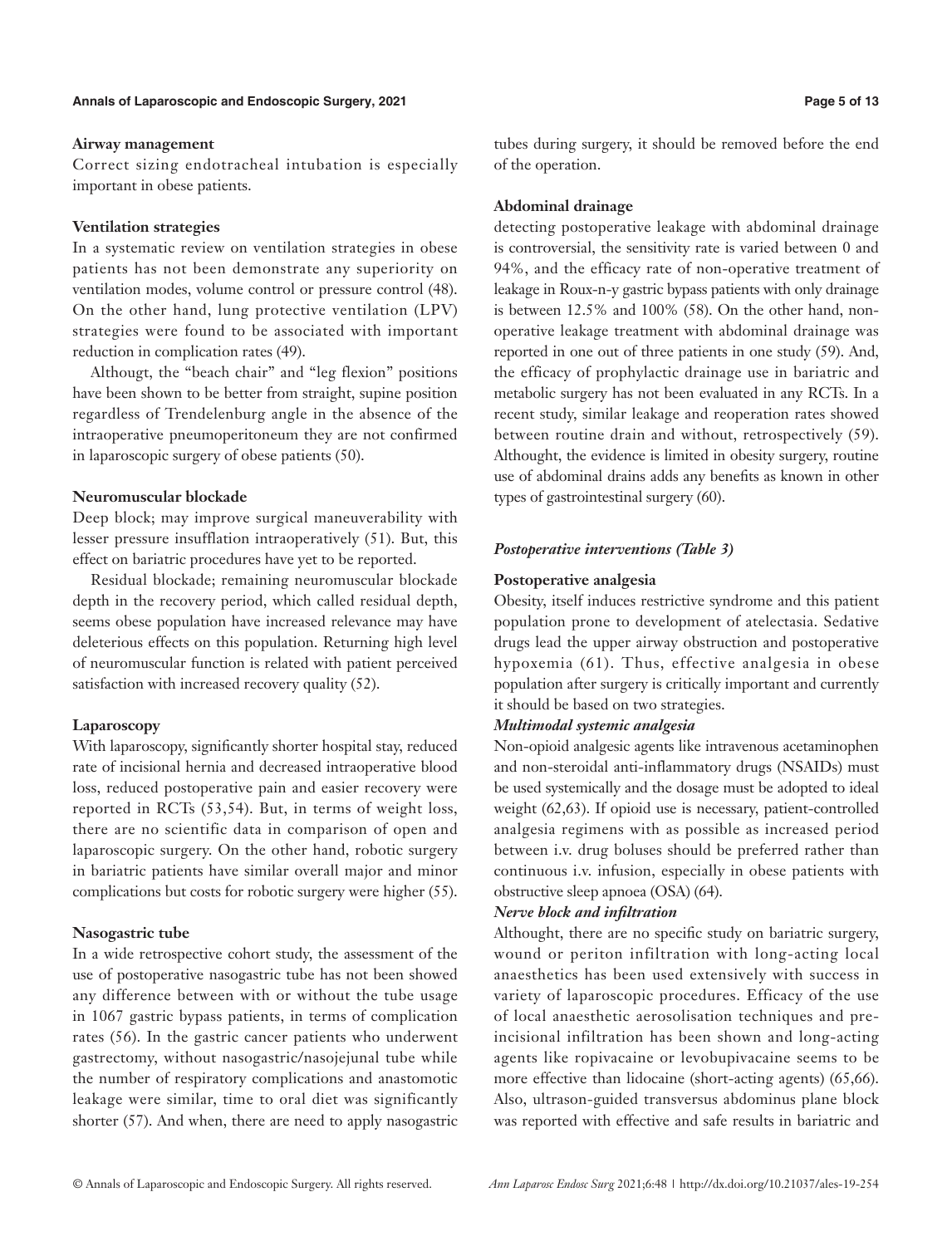| Page 6 of 13 |  |  |  |
|--------------|--|--|--|
|--------------|--|--|--|

| Element                          | Recommendation                                                                                                                                                                                                                                                                                                                                                                 | Level of evidence                                                             | Recommendation grade                                                               |
|----------------------------------|--------------------------------------------------------------------------------------------------------------------------------------------------------------------------------------------------------------------------------------------------------------------------------------------------------------------------------------------------------------------------------|-------------------------------------------------------------------------------|------------------------------------------------------------------------------------|
| Postoperative<br>analgesia       | Multimodal systemic medication and local anaesthetic<br>infiltration techniques should be combined. Thoracic<br>epidural analgesia should be considered in laparotomy.                                                                                                                                                                                                         | Multimodal intravenous<br>medication, local anaesthetic<br>infiltration: high | Multimodal intravenous<br>medication, local<br>anaesthetic infiltration:<br>strong |
|                                  |                                                                                                                                                                                                                                                                                                                                                                                | Epidural analgesia: very low                                                  | Epidural analgesia: weak                                                           |
|                                  | Thromboprophylaxis Thromboprophylaxis should involve mechanical and<br>pharmacological measures with LMWH. Dosage and<br>duration of treatment should be individualised.                                                                                                                                                                                                       | Mechanical measures in<br>combination with LMWH: high                         | Strong                                                                             |
|                                  |                                                                                                                                                                                                                                                                                                                                                                                | Dosage of LMWH: low                                                           | Weak                                                                               |
| Early postoperative<br>nutrition | Protein intake should be monitored. Iron, vitamin B12<br>and calcium supplementation is mandatory                                                                                                                                                                                                                                                                              | Nutritional supplementation:<br>moderate                                      | Strong                                                                             |
|                                  | Postoperative glycaemic and lipid control has to be strict Glycaemic control: high<br>in patients with diabetes                                                                                                                                                                                                                                                                |                                                                               | Strong                                                                             |
| Postoperative<br>oxygenation     | Obese patients without OSA, should be supplemented<br>with oxygen prophylactically in head-elevated or semi-<br>sitting position in the immediate postoperative period                                                                                                                                                                                                         | Prophylactic oxygen<br>supplementation: low (only<br>retrospective data)      | Strong                                                                             |
|                                  | Uncomplicated patients with OSA should receive oxygen Positioning in the postoperative Strong<br>supplementation in a semi-sitting position. Monitoring<br>for possible increasing frequency of apnoeic episodes<br>should be diligent. A low threshold for initiation of<br>positive pressure support must be maintained in the<br>presence of signs of respiratory distress. | period: high                                                                  |                                                                                    |
|                                  |                                                                                                                                                                                                                                                                                                                                                                                | High (14 RCTs and 1 meta-<br>analysis)                                        | Strong                                                                             |
| pressure ventilation             | Non-invasive positive Prophylactic routine postoperative CPAP is not<br>recommended in obese patients without diagnosed OSA data)                                                                                                                                                                                                                                              | Moderate (only retrospective                                                  | Avoiding routine use of<br>CPAP: weak                                              |
|                                  | CPAP therapy should be considered in patients with BMI Low<br>>50 kg/m <sup>2</sup> , severe OSA or oxygen saturation ≤90% on<br>oxygen supplementation                                                                                                                                                                                                                        |                                                                               | Strong                                                                             |
|                                  | Obese patients with OSA on home CPAP therapy should Moderate (only retrospective<br>use their equipment in the immediate postoperative<br>period                                                                                                                                                                                                                               | data)                                                                         | Strong                                                                             |
|                                  | Patients with Obesity Hypoventilation Syndrome (OHS)<br>should receive postoperative BiPAP/NIV prophylactically<br>along with intensive care level monitoring                                                                                                                                                                                                                  | Low (only retrospective data)                                                 | Strong                                                                             |

**Table 3** ERAS recommendation for postoperative care in bariatric surgery

metabolic surgery, but the optimal technique from RCTs are limited.

Thoracic epidural analgesia (TEA) related recovery advantage has been reported in laparotomy but the data for usage in laparoscopic surgery is limited, even the application of TEA may lead complication in obese patients (67).

### **Thromboprophylaxis**

Obese patients prone to thromboembolic complications and morbidity and 50% mortality after bariatric surgery is related with thromboembolic events (68). Other risk factors

known as; venous thromboembolism history, older age, tobacco smoking, having varicose veins, cardiorespiratory failure, OSA, thrombophilia and the usage of oestrogen oral contraception (69).

Mechanical methods such as intermittent pneumatic compression or graduated compression stockings are not found to be effective to avoid the development of mortal pulmonary embolism, it should be used. Early postoperative mobilisation and calf-length compression stocking were decreased deep venous thromboembolism in bariatric patients (70).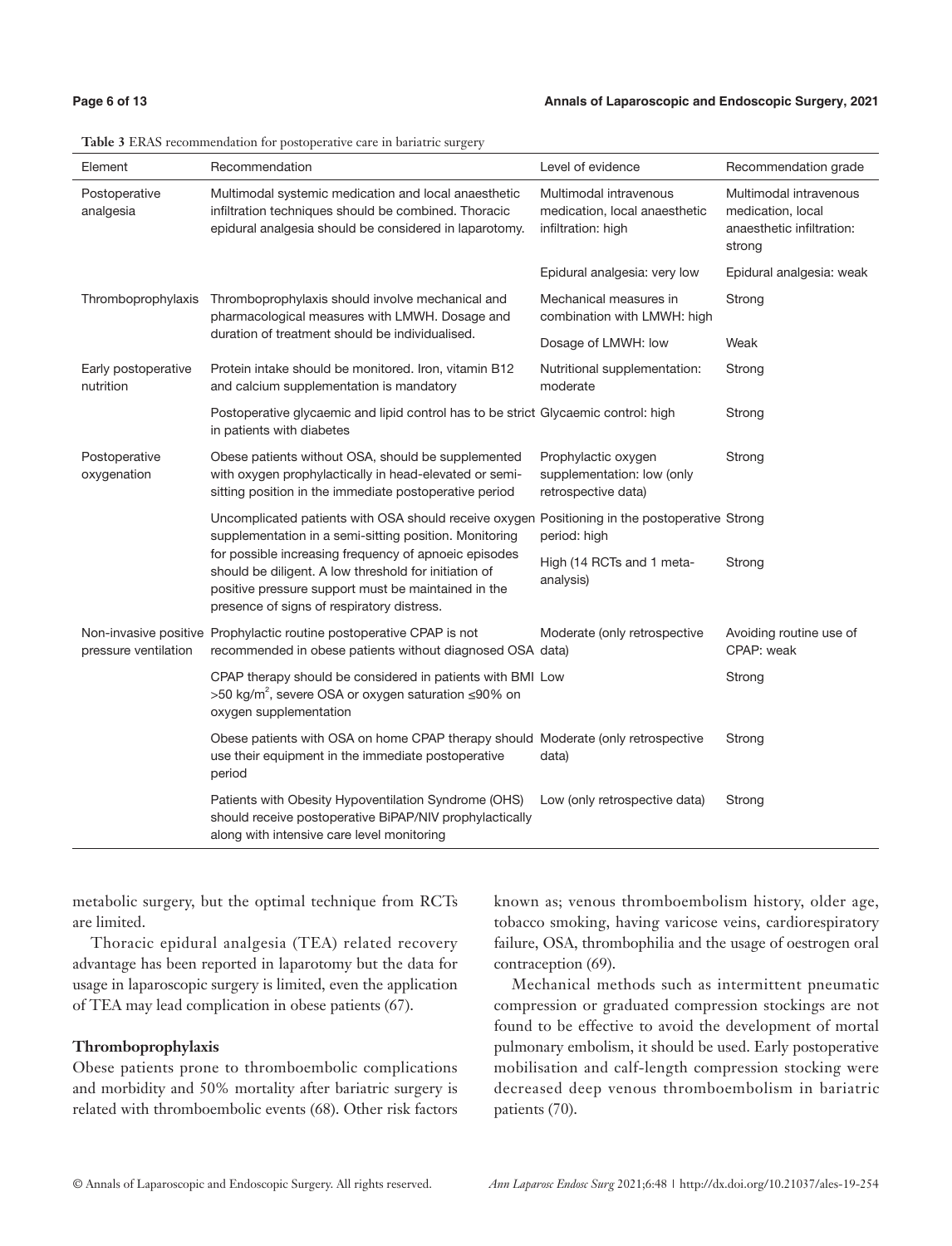#### **Annals of Laparoscopic and Endoscopic Surgery, 2021 Page 7 of 13**

As obesity surgery population have moderate risk of thromboembolic events, pharmacological prophylaxis and mechanical methods should be combined. Comparison of low molecular weight heparins (LMWH) and unfractionated heparin (UFH) were showed similar efficiency or adverse events in bariatric surgery (71). A more predictable and easier dose response, better bioavailability and longer effect on plasma after subcutaneous application with once-daily dosing, reduced thrombocytopenia and osteoporosis in longer usage, LMWH has a number of advantages over UFH (72). Twice dose usage of LMWH is not supported in studies, recommended first injection should be applied 8–12 hours after surgery (73). BMI adjusted increased dose regimen (i.e., for BMI >30 kg/m<sup>2</sup> 6,000 U of enoxaparin, for BMI >40 kg/m<sup>2</sup> 8,000 U, for BMI >50 kg/m<sup>2</sup> 10,000 U) has been found to be safe without increased risk in terms of bleeding, and 3–4 weeks of treatment recommended (74,75).

Bridging LMWH; to achieve effective bridging, vitamin K antagonists agents should be stopped 5 days before surgery and resumed 12–24 h after with combination (76).

Vena cava filters use in current practice is not recommended due to many adverse events and lacking evidence for its efficacy (77).

#### **Postoperative nutrition**

All patients should undergo an appropriate nutritional evaluation before bariatric surgery, it is particularly important for malabsorptive procedures.

#### *Early postoperative nutritional care*

Before and after bariatric and metabolic surgery, nutritional counselling must be provided to patients and their family. Clear liquids could be initiated a couple of hours after surgery and protocol-derived staged progression should be adhered with the help of dietician. For optimal fibre consumption fruits and vegetables intake recommended. Especially after malabsorptive procedures, protein malnutrition causes 1% hospitalisation and results with morbidity (78). Average protein intake should be 60–120 g daily, and should be avoided from concentrated sweets for calori reduction and minimise symptoms of dumping after gastric bypass surgery. Minimal recommended nutritional supplementation should include 1–2 servings of multi vitamin-mineral supplements containing iron, calcium (1,200–1,500 mg/d) and vitamin B12 (79). To maintain adequate hydration fluids should be consumed in sufficient amount (more than 1.5 L per day) with slowly.

# *Management of diabetes mellitus and lipids*

To achieve goals on postoperative glycaemic control fasting blood glucose and postprandial glucose should remain ≤110 mg/dL and ≤180 mg/dL, and the team (physician and ward nurses) should be trained for glycaemic targets (80). Scheduled insulin therapy should be use in obese patients with type I diabetes, in type II diabetes patients insulin requirement may be ended early after bariatric and metabolic surgery, but the metformin continuation is usually recommended (80). Any existing anti-lipid therapy for triglyceride and LDL-cholesterol should be continued until the goals of desired levels are reached (81).

#### **Postoperative oxygenation**

#### *Obese patients without obstructive sleep apnoea (OSA)*

Compared with normal weight patients, obese patients are prone to aspiration and atelectasis; thus, irrespective from the presence of OSA all obese patients should be accepted as high risk for respiratory complications (82,83). To prevent postoperative respiratory complications preoperative incentive spirometry assessed but showed no benefit, so routine use is not recommended (84). Postoperative tissue oxygenation has been found to be lower in obese patients, despite normal oxygen saturation on pulse oximetry (85). On the other hand, tissue oxygenation and respiratory function have been shown to return to normal within the first 24 h after surgery. But there is not enough data to recommend a optimum duration of oxygen support, so it should be individualised according to patients pulmonary compliance. To prevent pulmonary atelectasis, semisitting or head-elevated postoperative positioning or prone position (if feasible) recommended (82). If there are any sign of insufficient oxygenation such as decreased arterial saturation, tachypnoea, unexpected tachycardia or hypercarbia, positive pressure ventilation should be used.

### *Obese patients with OSA*

For preoperative screening of OSA, STOP-BANG questionnaire should be used in preoperative assessment, and determined patients with moderate to high risk, should be evaluated for positive airway pressure support postoperatively, and close monitorisation of pulmonary function must be done (86). In patients with OSA, oxygen therapy should be used carefully, because while it improves oxygen saturation it can lead to increase the duration of apnoea-hypopnea events. American Academy of Sleep Medicine recommends the avoidance of opioid based patient-controlled analgesia in this group of patients (87).

# *Non-invasive positive pressure ventilation (NIPP)*

Continuous positive airway pressure (CPAP), non-invasive ventilation and bi-level positive airway pressure (BiPAP) are called as NIPP support.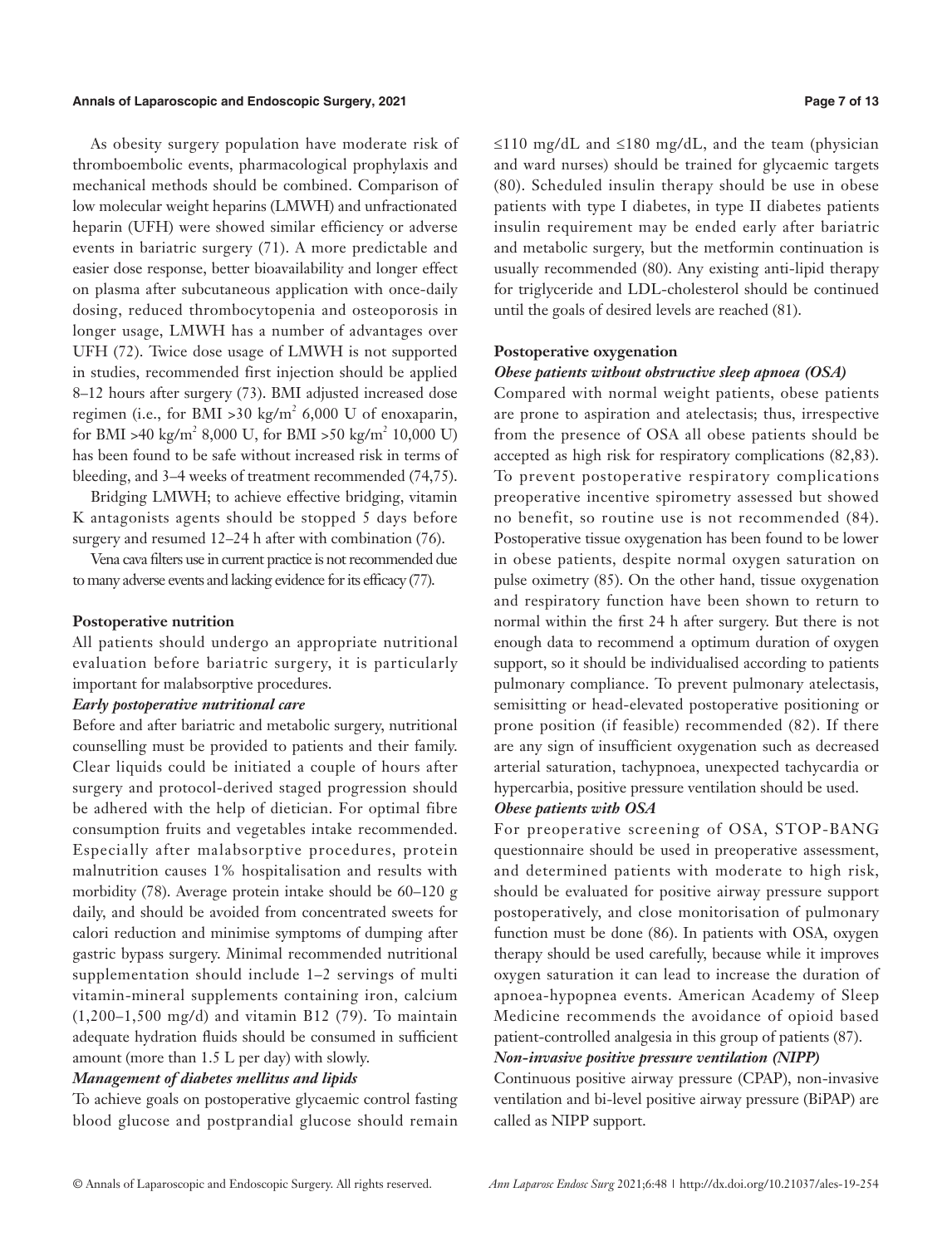#### **Page 8 of 13 Annals of Laparoscopic and Endoscopic Surgery, 2021**

Generally oxygen therapy alone is not sufficient for patients with OSA (88). Recent meta-analyses showed that higher FiO<sub>2</sub>s levels might increase the risk of apnoea/ hypopnea events in bariatric patients postoperatively (89). Therefore, when a patient with OSA have signs of respiratory deterioration CPAP should be used in preference to oxygen therapy alone.

Prophylactic use of CPAP has been showed no clear benefit in oxygenation (90), but in BMI >60 kg/m<sup>2</sup> patients, with need of reoperation for complications it may be considered (91).

# Postoperative CPAP/NIV requirement of obese patients can be divided into following subgroups

#### *Obese patients without diagnosed OSA*

Routine oxygen therapy (via nasal cannula or face-mask), upright postoperative positioning and early mobilisation is generally sufficient fort his group of patients.

#### *Patients with OSA-not using preoperative CPAP therapy*

In this group of patients, regional anaesthesia regimen and short-acting anaesthetic agents recommended (92). Patient related risk factors, which lead to increased need for NIPP use include OSA (moderate to severe), male gender, BMI  $>60 \text{ kg/m}^2$ , age  $>50 \text{ years}$ , pulmoner comorbidity, open surgery and the need for reoperation. In the immediate postoperative period, oxygen saturation below 90%, tachypnoea or hypercarbia indicates need for NIPP.

#### *Obese patients with OSA on home CPAP therapy*

Patients using CPAP on home, must continue preoperative CPAP treatment postoperatively, because it decreases complications (93).

# *Patients with obesity hypoventilation syndrome (OHS) ("Pickwickian syndrome")*

Baseline awake decreased oxygenation and hypercarbia with raised serum bicarbonate (27 mmol/L) are defined as OHS in severely obese patients. OHS patients are prone to postoperative pulmonary complication, irrespective of the route of administration (intravenous/central neuraxial) they are highly sensitive to opioid agents and the use of them might lead sustained and life threatening pulmonary depression in the postoperative period (94). Therefore, opioid-free anaesthesia regimen with a preference of local anaesthetics using regional anaesthesia and prophylactic nasal BiPAP/NIV for postoperative 24–48 h are recommended (95).

# The clinical results of ERAS in bariatric and metabolic surgery patients

Mostly performed bariatric and metabolic operations are all studied with ERAS protocol, and some of them were compared. In a cohort of 1,967 patients, a significant decrease of procedural times and LOS were shown after implementation of ERAS (96). Dogan *et al.* showed that an ERAS programme after laparoscopic Roux-n-y gastric bypass improves patients recovery and reduce the use of resources, with no significant differences in terms of surgical outcome (97). Additionally, recovery cost advantage was found with ERAS protocol in another study (98).

Despite the reported advantage of ERAS in abdominal surgery, some surgeons are still concerned about reducing hospital stay because of the consideration about increased complication rate, readmissions of ER and repeated hospitalisation, and the unnecessary utilization of the resources. Despite, the data on successful and safe discharge within 24 hours of surgery without meaningful increase in mortality, morbidity, and readmission rates in bariatric surgery patients (99-101), it was shown that LOS of ≤1 day for LRYGB patients was associated with a significantly increased risk of early mortality and early serious complications (102). On the other hand, cost saving approach shifts daily practice from he inpatient to outpatient. Similar findings were reported in a recent matched-cohort study of ERAS in one anastomosis gastric bypass (OAGB) by Aktimur *et al.*, they concluded that the ERAS programme on morbidly obese patients undergoing OAGB significantly reduces the LOS and the number of 30-D ER visits (103).

# **Conclusions**

Current evidences and years spend with using ERAS elements in variety of surgical procedures shows that the use of systematic ERAS pathway according to structured ERAS guidelines on bariatric surgery may have the potential to improve outcomes after bariatric and metabolic surgery.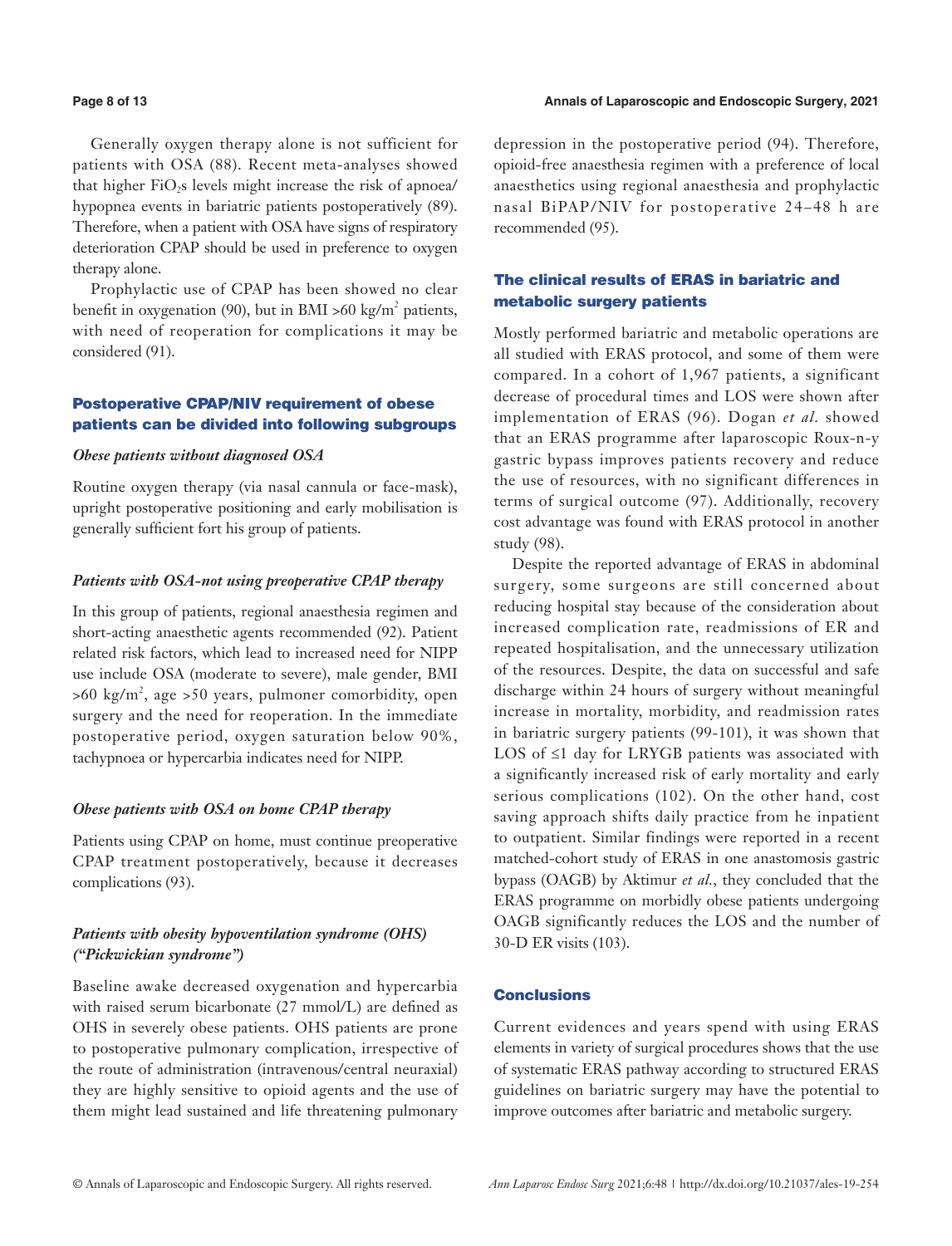# Acknowledgments

*Funding*: None.

# Footnote

*Provenance and Peer Review*: This article was commissioned by the Guest Editor (Mehmet Mahir Ozmen) for the series "Bariatric and Metabolic Surgery" published in *Annals of Laparoscopic and Endoscopic Surgery*. The article has undergone external peer review.

*Conflicts of Interest*: The author has completed the ICMJE uniform disclosure form (available at [http://dx.doi.](http://dx.doi.org/10.21037/ales-19-254) [org/10.21037/ales-19-254\)](http://dx.doi.org/10.21037/ales-19-254). The series "Bariatric and Metabolic Surgery" was commissioned by the editorial office without any funding or sponsorship. The author has no other conflicts of interest to declare.

*Ethical Statement*: The author is accountable for all aspects of the work in ensuring that questions related to the accuracy or integrity of any part of the work are appropriately investigated and resolved.

*Open Access Statement:* This is an Open Access article distributed in accordance with the Creative Commons Attribution-NonCommercial-NoDerivs 4.0 International License (CC BY-NC-ND 4.0), which permits the noncommercial replication and distribution of the article with the strict proviso that no changes or edits are made and the original work is properly cited (including links to both the formal publication through the relevant DOI and the license). See: [https://creativecommons.org/licenses/by-nc-nd/4.0/.](https://creativecommons.org/licenses/by-nc-nd/4.0/)

# **References**

- 1. Kehlet H. Multimodal approach to control postoperative pathophysiology and rehabilitation. Br J Anaesth 1997;78:606-17.
- 2. Coolsen MM, van Dam RM, van der Wilt AA, et al. Systematic review and meta-analysis of enhanced recovery after pancreatic surgery with particular emphasis on pancreaticoduodenectomies. World J Surg 2013;37:1909-18.
- 3. Ni TG, Yang HT, Zhang H, et al. Enhanced recovery after surgery programs in patients undergoing hepatectomy: A meta-analysis. World J Gastroenterol 2015;21:9209-16.
- 4. Ni X, Jia D, Chen Y, et al. Is the Enhanced Recovery After Surgery (ERAS) Program Effective and Safe in

Laparoscopic Colorectal Cancer Surgery? A Meta-Analysis of Randomized Controlled Trials. J Gastrointest Surg 2019;23:1502-12.

- 5. Basse L, Hjort Jakobsen D, Billesbolle P, et al. A clinical pathway to accelerate recovery after colonic resection. Ann Surg 2000;232:51-7.
- 6. Basse L, Raskov HH, Hjort Jakobsen D, et al. Accelerated postoperative recovery programme after colonic resection improves physical performance, pulmonary function and body composition. Br J Surg 2002;89:446-53.
- 7. Wind J, Hofland J, Preckel B, et al. Perioperative strategy in colonic surgery; LAparoscopy and/or FAst track multimodal management versus standard care (LAFA trial). BMC Surg 2006;6:16.
- 8. Thorell A, MacCormick AD, Awad S, et al. Guidelines for Perioperative Care in Bariatric Surgery: Enhanced Recovery After Surgery (ERAS) Society Recommendations. World J Surg 2016;40:2065-83.
- 9. Halaszynski TM, Juda R, Silverman DG. Optimizing postoperative outcomes with efficient preoperative assessment and management. Crit Care Med 2004;32:S76-86.
- 10. Hathaway D. Effect of preoperative instruction on postoperative outcomes: a meta-analysis. Nurs Res 1986;35:269-75.
- 11. Ronco M, Iona L, Fabbro C, et al. Patient education outcomes in surgery: a systematic review from 2004 to 2010. Int J Evid Based Healthc 2012;10:309-23.
- 12. Lemanu DP, Singh PP, MacCormick AD, et al. Effect of preoperative exercise on cardiorespiratory function and recovery after surgery: a systematic review. World J Surg 2013;37:711-20.
- 13. Mills E, Eyawo O, Lockhart I, et al. Smoking cessation reduces postoperative complications: a systematic review and meta-analysis. Am J Med 2011;124:144-54.e8.
- 14. Møller AM, Villebro N, Pedersen T, et al. Effect of preoperative smoking intervention on postoperative complications: a randomised clinical trial. Lancet 2002;359:114-7.
- 15. Nath B, Li Y, Carroll JE, et al. Alcohol exposure as a risk factor for adverse outcomes in elective surgery. J Gastrointest Surg 2010;14:1732-41.
- 16. Cassie S, Menezes C, Birch DW, et al. Effect of preoperative weight loss in bariatric surgical patients: a systematic review. Surg Obes Relat Dis 2011;7:760-7; discussion 767.
- 17. Edholm D, Kullberg J, Haenni A, et al. Preoperative 4-week low-calorie diet reduces liver volume and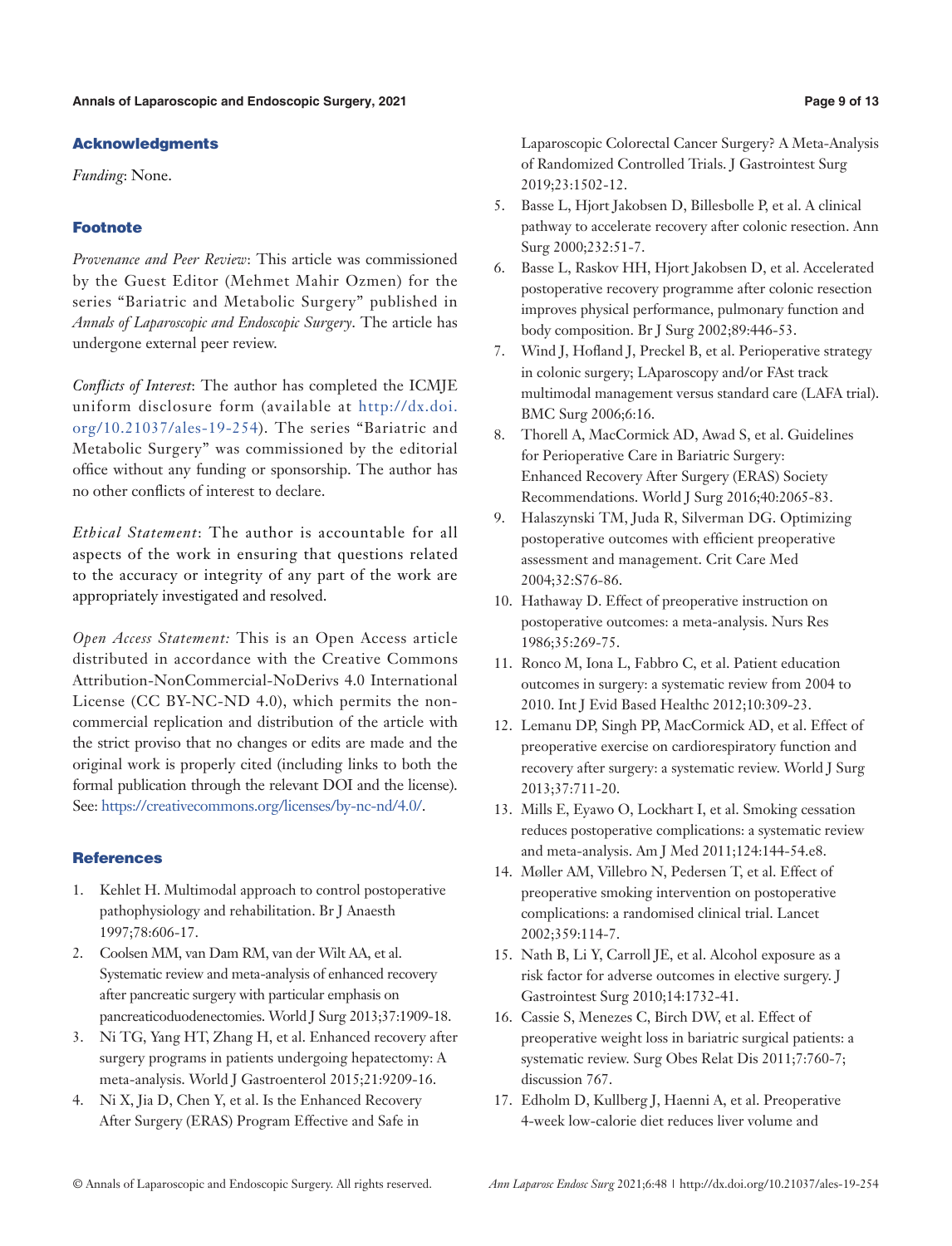# **Page 10 of 13 Annals of Laparoscopic and Endoscopic Surgery, 2021**

intrahepatic fat, and facilitates laparoscopic gastric bypass in morbidly obese. Obes Surg 2011;21:345-50.

- 18. Livhits M, Mercado C, Yermilov I, et al. Does weight loss immediately before bariatric surgery improve outcomes: a systematic review. Surg Obes Relat Dis 2009;5:713-21.
- 19. Henzi I, Walder B, Tramer MR. Dexamethasone for the prevention of postoperative nausea and vomiting: a quantitative systematic review. Anesth Analg 2000;90:186-94.
- 20. Sapolsky RM, Romero LM, Munck AU. How do glucocorticoids influence stress responses? Integrating permissive, suppressive, stimulatory, and preparative actions. Endocr Rev 2000;21:55-89.
- 21. Srinivasa S, Kahokehr AA, Yu TC, et al. Preoperative glucocorticoid use in major abdominal surgery: systematic review and meta-analysis of randomized trials. Ann Surg 2011;254:183-91.
- 22. Wang JJ, Ho ST, Wong CS, et al. Dexamethasone prophylaxis of nausea and vomiting after epidural morphine for post-Cesarean analgesia. Can J Anaesth 2001;48:185-90.
- 23. Sauerland S, Nagelschmidt M, Mallmann P, et al. Risks and benefits of preoperative high dose methylprednisolone in surgical patients: a systematic review. Drug Saf 2000;23:449-61.
- 24. McCarty TM, Arnold DT, Lamont JP, et al. Optimizing outcomes in bariatric surgery: outpatient laparoscopic gastric bypass. Ann Surg 2005;242:494-8; discussion 498-501.
- 25. Buchholz V, Berkenstadt H, Goitein D, et al. Gastric emptying is not prolonged in obese patients. Surg Obes Relat Dis 2013;9:714-7.
- 26. Cardoso-Júnior A, Coelho LG, Savassi-Rocha PR, et al. Gastric emptying of solids and semi-solids in morbidly obese and non-obese subjects: an assessment using the 13C-octanoic acid and 13C-acetic acid breath tests. Obes Surg 2007;17:236-41.
- 27. Maltby JR, Pytka S, Watson NC, et al. Drinking 300 mL of clear fluid two hours before surgery has no effect on gastric fluid volume and pH in fasting and non-fasting obese patients. Can J Anaesth 2004;51:111-5.
- 28. Ishihara H, Singh H, Giesecke AH. Relationship between diabetic autonomic neuropathy and gastric contents. Anesth Analg 1994;78:943-7.
- 29. Practice guidelines for preoperative fasting and the use of pharmacologic agents to reduce the risk of pulmonary aspiration: application to healthy patients undergoing elective procedures: a report by the American Society of Anesthesiologist Task Force on Preoperative Fasting.

Anesthesiology 1999;90:896-905.

- 30. Smith I, Kranke P, Murat I, et al. Perioperative fasting in adults and children: guidelines from the European Society of Anaesthesiology. Eur J Anaesthesiol 2011;28:556-69.
- 31. Awad S, Varadhan KK, Ljungqvist O, et al. A metaanalysis of randomised controlled trials on preoperative oral carbohydrate treatment in elective surgery. Clin Nutr 2013;32:34-44.
- 32. Ljungqvist O. Jonathan E. Rhoads lecture 2011: Insulin resistance and enhanced recovery after surgery. JPEN J Parenter Enteral Nutr 2012;36:389-98.
- 33. Smith MD, McCall J, Plank L, et al. Preoperative carbohydrate treatment for enhancing recovery after elective surgery. Cochrane Database Syst Rev 2014;(8):CD009161.
- 34. Gustafsson UO, Nygren J, Thorell A, et al. Pre-operative carbohydrate loading may be used in type 2 diabetes patients. Acta Anaesthesiol Scand 2008;52:946-51.
- 35. Azagury DE, Ris F, Pichard C, et al. Does perioperative nutrition and oral carbohydrate load sustainably preserve muscle mass after bariatric surgery? A randomized control trial. Surg Obes Relat Dis 2015;11:920-6.
- 36. Lemanu DP, Singh PP, Berridge K, et al. Randomized clinical trial of enhanced recovery versus standard care after laparoscopic sleeve gastrectomy. Br J Surg 2013;100:482-9.
- 37. Pösö T, Kesek D, Aroch R, et al. Morbid obesity and optimization of preoperative fluid therapy. Obes Surg 2013;23:1799-805.
- 38. Adams JP, Murphy PG. Obesity in anaesthesia and intensive care. Br J Anaesth 2000;85:91-108.
- 39. Chakravartty S, Sarma DR, Patel AG. Rhabdomyolysis in bariatric surgery: a systematic review. Obes Surg 2013;23:1333-40.
- 40. Sharma SK, McCauley J, Cottam D, et al. Acute changes in renal function after laparoscopic gastric surgery for morbid obesity. Surg Obes Relat Dis 2006;2:389-92.
- 41. de Menezes Ettinger JE, dos Santos Filho PV, Azaro E, et al. Prevention of rhabdomyolysis in bariatric surgery. Obes Surg 2005;15:874-9.
- 42. Domi R, Laho H. Anesthetic challenges in the obese patient. J Anesth 2012;26:758-65.
- 43. Schuster R, Alami RS, Curet MJ, et al. Intra-operative fluid volume influences postoperative nausea and vomiting after laparoscopic gastric bypass surgery. Obes Surg 2006;16:848-51.
- 44. Wool DB, Lemmens HJ, Brodsky JB, et al. Intraoperative fluid replacement and postoperative creatine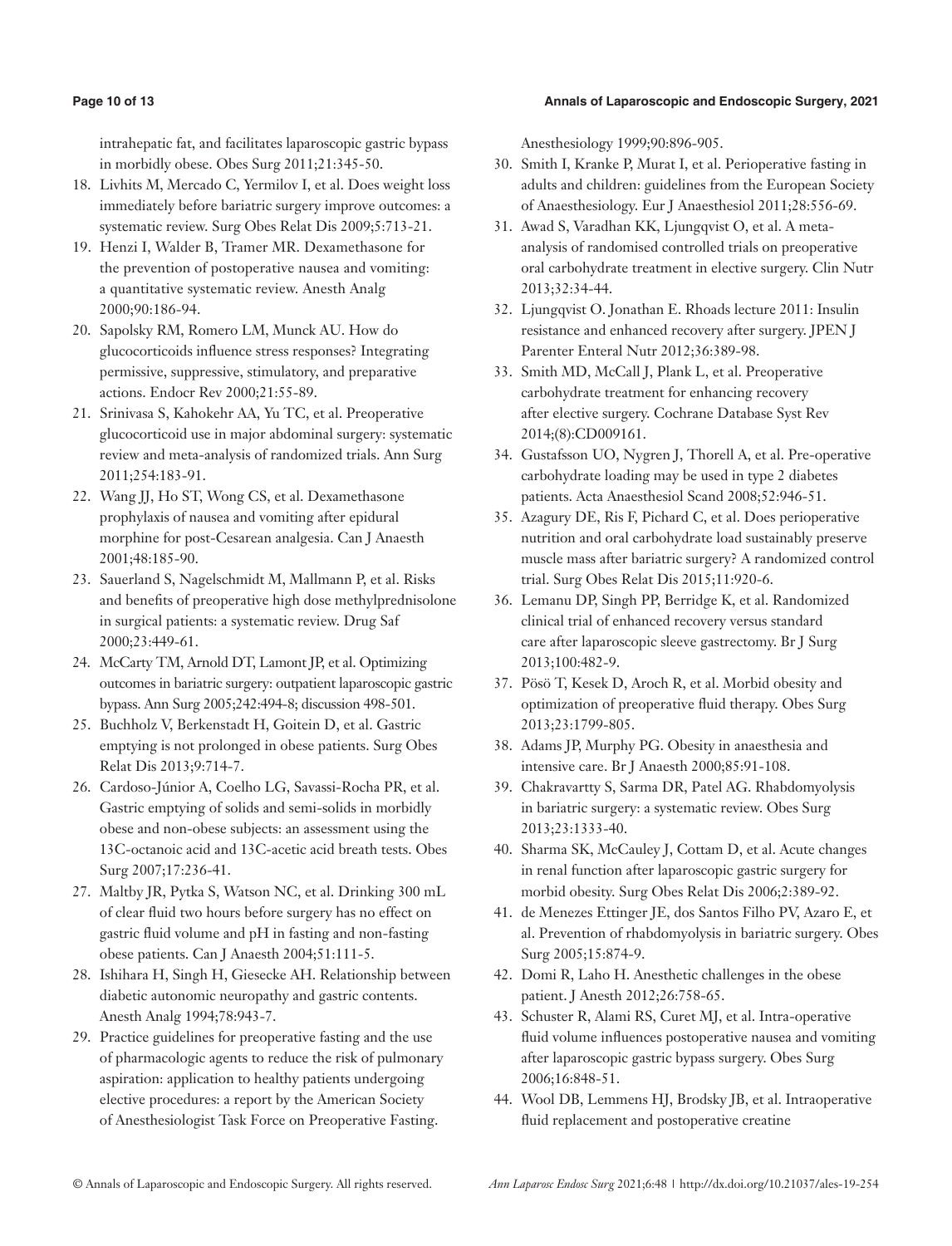#### **Annals of Laparoscopic and Endoscopic Surgery, 2021 Page 11 of 13**

phosphokinase levels in laparoscopic bariatric patients. Obes Surg 2010;20:698-701.

- 45. Gan TJ, Diemunsch P, Habib AS, et al. Consensus guidelines for the management of postoperative nausea and vomiting. Anesth Analg 2014;118:85-113.
- 46. Benevides ML, Oliveira SS, de Aguilar-Nascimento JE. The combination of haloperidol, dexamethasone, and ondansetron for prevention of postoperative nausea and vomiting in laparoscopic sleeve gastrectomy: a randomized double-blind trial. Obes Surg 2013;23:1389-96.
- 47. Gustafsson UO, Scott MJ, Schwenk W, et al. Guidelines for perioperative care in elective colonic surgery: Enhanced Recovery After Surgery (ERAS(R)) Society recommendations. Clin Nutr 2012;31:783-800.
- 48. Aldenkortt M, Lysakowski C, Elia N, et al. Ventilation strategies in obese patients undergoing surgery: a quantitative systematic review and meta-analysis. Br J Anaesth 2012;109:493-502.
- 49. Futier E, Constantin JM, Paugam-Burtz C, et al. A trial of intraoperative low-tidal-volume ventilation in abdominal surgery. N Engl J Med 2013;369:428-37.
- 50. Dixon BJ, Dixon JB, Carden JR, et al. Preoxygenation is more effective in the 25 degrees head-up position than in the supine position in severely obese patients: a randomized controlled study. Anesthesiology 2005;102:1110-5; discussion 1115A.
- 51. Carron M, Gasparetto M, Vindigni V, et al. Laparoscopic surgery in a morbidly obese, high-risk cardiac patient: the benefits of deep neuromuscular block and sugammadex. Br J Anaesth 2014;113:186-7.
- 52. Murphy GS, Szokol JW, Avram MJ, et al. Intraoperative acceleromyography monitoring reduces symptoms of muscle weakness and improves quality of recovery in the early postoperative period. Anesthesiology 2011;115:946-54.
- 53. Luján JA, Frutos MD, Hernandez Q, et al. Laparoscopic versus open gastric bypass in the treatment of morbid obesity: a randomized prospective study. Ann Surg 2004;239:433-7.
- 54. Nguyen NT, Goldman C, Rosenquist CJ, et al. Laparoscopic versus open gastric bypass: a randomized study of outcomes, quality of life, and costs. Ann Surg 2001;234:279-89; discussion 89-91.
- 55. Bailey JG, Hayden JA, Davis PJ, et al. Robotic versus laparoscopic Roux-en-Y gastric bypass (RYGB) in obese adults ages 18 to 65 years: a systematic review and economic analysis. Surg Endosc 2014;28:414-26.
- 56. Huerta S, Arteaga JR, Sawicki MP, et al. Assessment of routine elimination of postoperative nasogastric

decompression after Roux-en-Y gastric bypass. Surgery 2002;132:844-8.

- 57. Yang Z, Zheng Q, Wang Z. Meta-analysis of the need for nasogastric or nasojejunal decompression after gastrectomy for gastric cancer. Br J Surg 2008;95:809-16.
- 58. Liscia G, Scaringi S, Facchiano E, et al. The role of drainage after Roux-en-Y gastric bypass for morbid obesity: a systematic review. Surg Obes Relat Dis 2014;10:171-6.
- 59. Kavuturu S, Rogers AM, Haluck RS. Routine drain placement in Roux-en-Y gastric bypass: an expanded retrospective comparative study of 755 patients and review of the literature. Obes Surg 2012;22:177-81.
- 60. Petrowsky H, Demartines N, Rousson V, et al. Evidencebased value of prophylactic drainage in gastrointestinal surgery: a systematic review and meta-analyses. Ann Surg 2004;240:1074-84; discussion 1084-5.
- 61. Siyam M, Benhamou D. Anaesthetic management of adult patients with obstructive sleep apnea syndrome. Ann Fr Anesth Reanim 2007;26:39-52.
- 62. Maund E, McDaid C, Rice S, et al. Paracetamol and selective and non-selective non-steroidal anti-inflammatory drugs for the reduction in morphine-related side-effects after major surgery: a systematic review. Br J Anaesth 2011;106:292-7.
- 63. Ziemann-Gimmel P, Hensel P, Koppman J, et al. Multimodal analgesia reduces narcotic requirements and antiemetic rescue medication in laparoscopic Roux-en-Y gastric bypass surgery. Surg Obes Relat Dis 2013;9:975-80.
- 64. Graves DA, Batenhorst RL, Bennett RL, et al. Morphine requirements using patient-controlled analgesia: influence of diurnal variation and morbid obesity. Clin Pharm 1983;2:49-53.
- 65. Alkhamesi NA, Kane JM, Guske PJ, et al. Intraperitoneal aerosolization of bupivacaine is a safe and effective method in controlling postoperative pain in laparoscopic Rouxen-Y gastric bypass. J Pain Res 2008;1:9-13.
- 66. Hilvering B, Draaisma WA, van der Bilt JD, et al. Randomized clinical trial of combined preincisional infiltration and intraperitoneal instillation of levobupivacaine for postoperative pain after laparoscopic cholecystectomy. Br J Surg 2011;98:784-9.
- 67. von Ungern-Sternberg BS, Regli A, Reber A, et al. Effect of obesity and thoracic epidural analgesia on perioperative spirometry. Br J Anaesth 2005;94:121-7.
- 68. Overby DW, Kohn GP, Cahan MA, et al. Prevalence of thrombophilias in patients presenting for bariatric surgery. Obes Surg 2009;19:1278-85.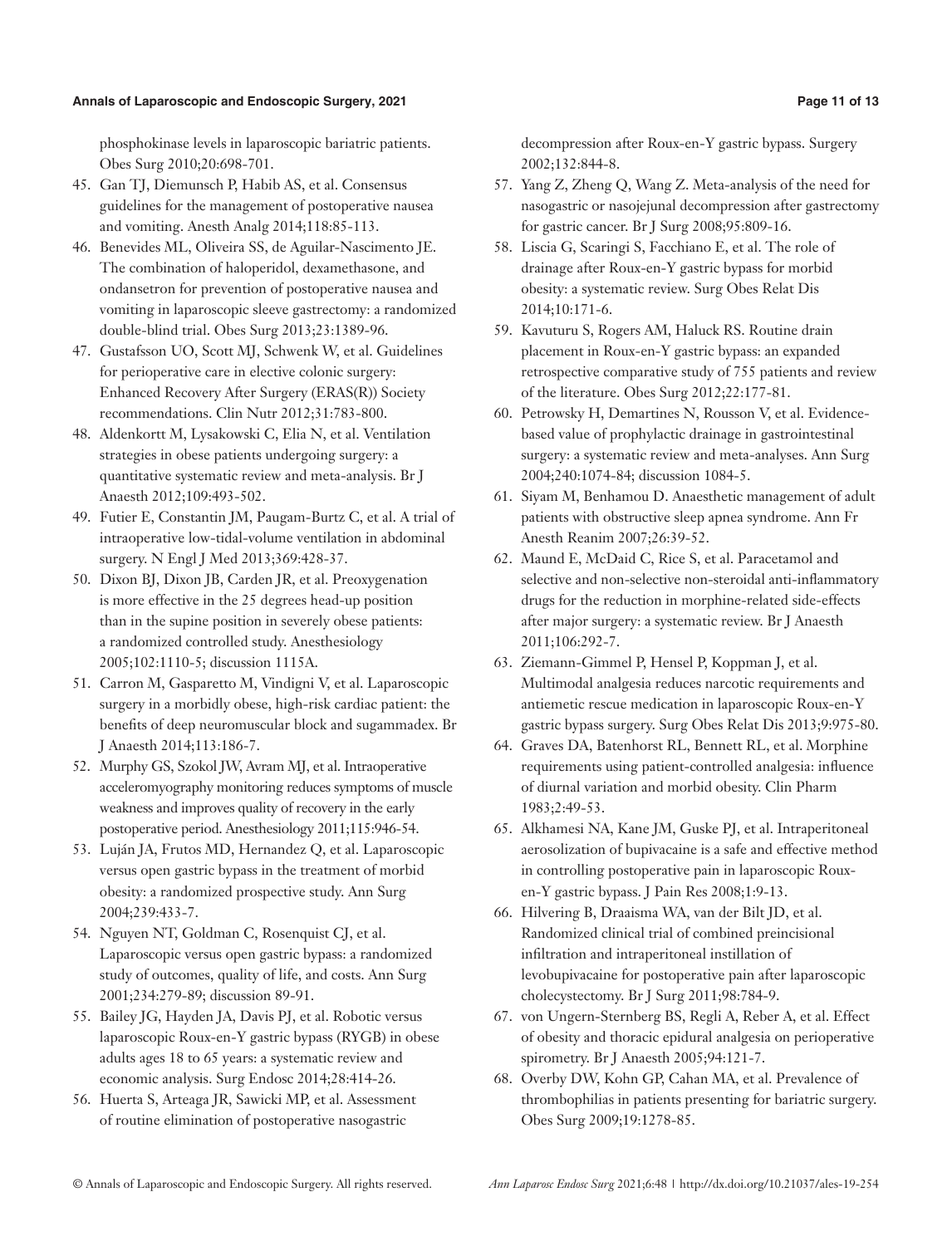# **Page 12 of 13 Annals of Laparoscopic and Endoscopic Surgery, 2021**

- 69. Samama MM. An epidemiologic study of risk factors for deep vein thrombosis in medical outpatients: the Sirius study. Arch Intern Med 2000;160:3415-20.
- 70. Gonzalez QH, Tishler DS, Plata-Munoz JJ, et al. Incidence of clinically evident deep venous thrombosis after laparoscopic Roux-en-Y gastric bypass. Surg Endosc 2004;18:1082-4.
- 71. Shepherd MF, Rosborough TK, Schwartz ML. Heparin thromboprophylaxis in gastric bypass surgery. Obes Surg 2003;13:249-53.
- 72. Hirsh J, Raschke R. Heparin and low-molecularweight heparin: the Seventh ACCP Conference on Antithrombotic and Thrombolytic Therapy. Chest 2004;126:188S-203S.
- 73. ASMBS updated position statement on prophylactic measures to reduce the risk of venous thromboembolism in bariatric surgery patients. Surg Obes Relat Dis 2013;9:493-7.
- 74. Hull RD, Pineo GF, Stein PD, et al. Extended outof-hospital low-molecular-weight heparin prophylaxis against deep venous thrombosis in patients after elective hip arthroplasty: a systematic review. Ann Intern Med 2001;135:858-69.
- 75. Simone EP, Madan AK, Tichansky DS, et al. Comparison of two low-molecular-weight heparin dosing regimens for patients undergoing laparoscopic bariatric surgery. Surg Endosc 2008;22:2392-5.
- 76. Guyatt GH, Akl EA, Crowther M, et al. Executive summary: Antithrombotic Therapy and Prevention of Thrombosis, 9th ed: American College of Chest Physicians Evidence-Based Clinical Practice Guidelines. Chest 2012;141:7S-47S.
- 77. Kaufman JA, Kinney TB, Streiff MB, et al. Guidelines for the use of retrievable and convertible vena cava filters: report from the Society of Interventional Radiology multidisciplinary consensus conference. Surg Obes Relat Dis 2006;2:200-12.
- 78. Crowley LV, Seay J, Mullin G. Late effects of gastric bypass for obesity. Am J Gastroenterol 1984;79:850-60.
- 79. Kushner R. Managing the obese patient after bariatric surgery: a case report of severe malnutrition and review of the literature. JPEN J Parenter Enteral Nutr 2000;24:126-32.
- 80. Khanna V, Kashyap SR. Clinical Management of Type 2 Diabetes Mellitus after Bariatric Surgery. Curr Atheroscler Rep 2015;17:59.
- 81. Dhatariya K, Levy N, Kilvert A, et al. NHS Diabetes guideline for the perioperative management of the adult

patient with diabetes. Diabet Med 2012;29:420-33.

- 82. Eichenberger A, Proietti S, Wicky S, et al. Morbid obesity and postoperative pulmonary atelectasis: an underestimated problem. Anesth Analg 2002;95:1788-92.
- 83. Robinson PD. Obesity and its impact on the respiratory system. Paediatr Respir Rev 2014;15:219-26.
- 84. Guimarães MM, El Dib R, Smith AF, et al. Incentive spirometry for prevention of postoperative pulmonary complications in upper abdominal surgery. Cochrane Database Syst Rev 2009;(3):CD006058.
- 85. Fleischmann E, Kurz A, Niedermayr M, et al. Tissue oxygenation in obese and non-obese patients during laparoscopy. Obes Surg 2005;15:813-9.
- 86. Chung F, Subramanyam R, Liao P, et al. High STOP-Bang score indicates a high probability of obstructive sleep apnoea. Br J Anaesth 2012;108:768-75.
- 87. Meoli AL, Rosen CL, Kristo D, et al. Upper airway management of the adult patient with obstructive sleep apnea in the perioperative period--avoiding complications. Sleep 2003;26:1060-5.
- 88. Wong DT, Adly E, Ip HY, et al. A comparison between the Boussignac continuous positive airway pressure mask and the venturi mask in terms of improvement in the PaO2/F(I)O2 ratio in morbidly obese patients undergoing bariatric surgery: a randomized controlled trial. Can J Anaesth 2011;58:532-9.
- 89. Giles TL, Lasserson TJ, Smith BH, et al. Continuous positive airways pressure for obstructive sleep apnoea in adults. Cochrane Database Syst Rev 2006;(1):CD001106.
- 90. Neligan PJ, Malhotra G, Fraser M, et al. Continuous positive airway pressure via the Boussignac system immediately after extubation improves lung function in morbidly obese patients with obstructive sleep apnea undergoing laparoscopic bariatric surgery. Anesthesiology 2009;110:878-84.
- 91. Helling TS, Willoughby TL, Maxfield DM, et al. Determinants of the need for intensive care and prolonged mechanical ventilation in patients undergoing bariatric surgery. Obes Surg 2004;14:1036-41.
- 92. Komatsu R, Turan AM, Orhan-Sungur M, et al. Remifentanil for general anaesthesia: a systematic review. Anaesthesia 2007;62:1266-80.
- 93. Liao P, Yegneswaran B, Vairavanathan S, et al. Postoperative complications in patients with obstructive sleep apnea: a retrospective matched cohort study. Can J Anaesth 2009;56:819-28.
- 94. Macintyre PE, Loadsman JA, Scott DA. Opioids, ventilation and acute pain management. Anaesth Intensive